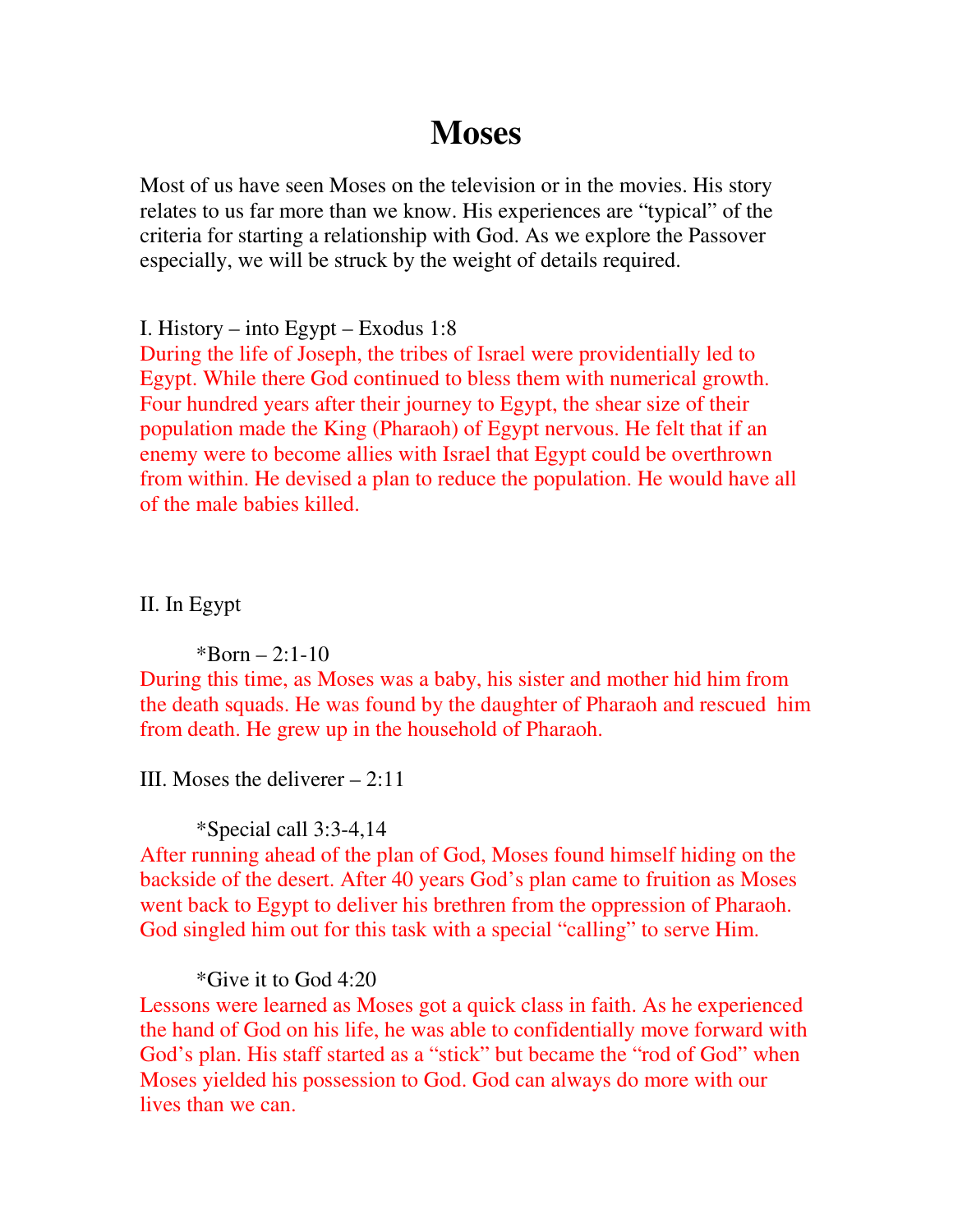## \*A following 4:31 A vacuum of leadership allowed Moses to step up and quickly gain a following.

### IV. The Passover – 12:1-13

After 9 previous plagues, God finally would bring to pass His deliverance. God hardened Pharaoh's heart (Romans 9:17-18) on each of the plagues in order to conquer each of the gods of Egypt. This conquest became the benchmark for power as Israel was constantly reminded to "remember" Egypt.

We know that the Passover lamb was a direct picture of Jesus (I Cor. 5:7). Not the *details* in this passage. If this experience is a picture of salvation, we must become aware of the detail. When it comes to the salvation of our souls, it would not be wise to "make up" religious ideas to solve the issue. THIS is time to follow GOD'S plan. Make sure you understand it. More details will be given later as we continue to draw a picture of salvation.

#### V. The last Passover – Luke 22, I Cor. 5:7

Since Jesus IS our Passover, it stands to reason that He should DIE on the Passover. This is when the lamb was to be slain. The importance given to the blood sacrifice as previously shown in Exodus 12, should be carefully considered here. Blood not only spilled but also "applied."

#### VI. Moses on the mountain – Matt. 17:1-3

On the Mount of Transfiguration Moses and Elijah appeared. Each one represented something. Moses represented the law while Elijah represented the prophets. As the scene unfolded, all that was left was Jesus. Neither the law nor the Prophets can allow us to approach God. The only approach is Jesus only (John 14:6).

## VII. A repetitive practice – I Cor. 11:23-28

How fitting that we should memorialize the supreme sacrifice of Jesus. In doing so we may even be celebrating God's Passover.